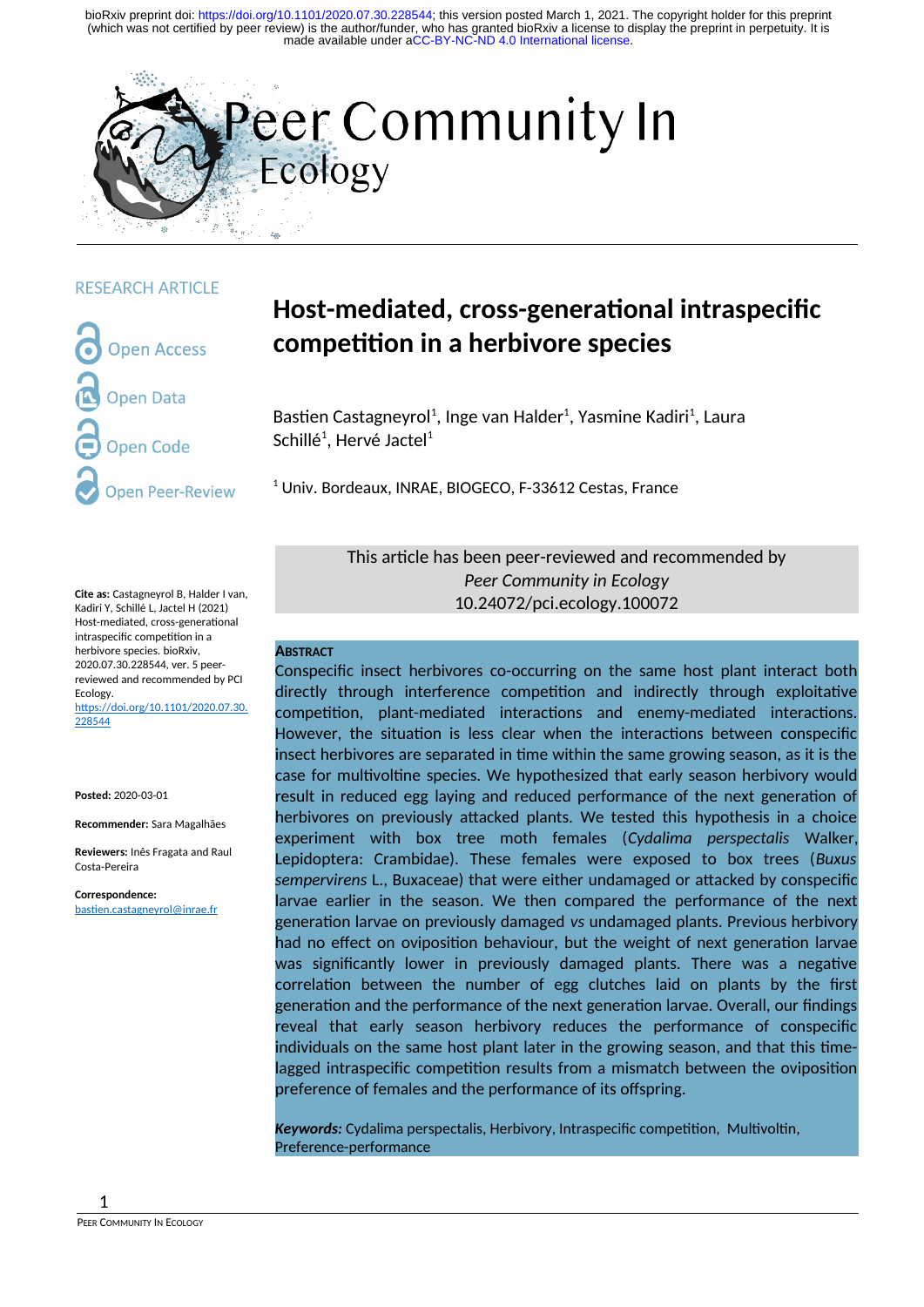

## **Introduction**

Biotic interactions are strong factors affecting the fitness of interacting individuals, even when interactions are delayed in time or do not imply direct contact between individuals. Such interactions can be found in both plants through plant-soil feedbacks (Putten et al., 2016) and in animals (Fisher et al., 2019; Pfennig & Pfennig, 2020). For instance, insect herbivores exploiting the same plant can compete for food, even when interactions among individuals are separated in time (Kaplan & Denno, 2007). Insects may reduce the impact of interspecific competition by avoiding crowded plants, or plants that have been previously consumed by herbivores, which assumes that they can detect competitors or their effects on plants (De Moraes et al., 2001; Shiojiri & Takabayashi, 2003). For many species, the choice of the oviposition site by mated females is crucial in this respect. The preference-performance hypothesis — *aka* the '*mother knows best hypothesis*' — states that female insects evolved host searching behaviour that leads them to oviposit on hosts where their offspring do best (Gripenberg et al., 2010). A good match between the preference of a mated female for a given plant and the performance of its offspring developing on the same plant implies that females can recognize cues that correlate with larval performance, for instance those related to plant defenses and nutritional quality. Yet, these cues can be largely modified by the simultaneous or sequential presence of other competing herbivores (Bultman & Faeth, 1986; Nykänen & Koricheva, 2004; Abdala Roberts et al., 2019; Visakorpi et al., 2019). Therefore, initial herbivory by a given species may have time-lagged consequences on the preference and performance of herbivores of another species that subsequently attack the same plant in the same growing season (Poelman et al., 2008; Stam et al., 2014). However, while such time-lagged *interspecific* interactions between herbivores have long been documented (Faeth, 1986), surprisingly much less is known about delayed *intraspecific* interactions in multivoltine species having several generations per year.

Previous herbivory generally reduces the performance of later arriving herbivores on the same plant through different processes. First, the initial consumption of plant biomass can deplete the resource available to forthcoming herbivores, therefore leading to exploitative competition between first and subsequent herbivores (Kaplan & Denno, 2007). Second, initial herbivory triggers a hormonal response that results in the induction and production of anti-herbivore defenses as well as in resource reallocation in plant tissues (Marchand & McNeil, 2004; Blenn et al., 2012; Fatouros et al., 2012; Hilker & Fatouros, 2015; Abdala Roberts et al., 2019), which generally reduces plant quality and thereby the performance of late coming herbivores (Wratten et al., 1988; Agrawal, 1999; Abdala Roberts et al., 2019). Such an effect has long been documented in interspecific interactions (Kaplan & Denno, 2007; Moreira et al., 2018), but also in intraspecific interactions. For instance, prior damage by the western tent caterpillar *Malacosoma californicum* Packard (Lepidoptera: Lasiocampidae) induces the regrowth of tougher leaves acting as physical defenses and reducing the fitness of the next tent caterpillars generation (Barnes & Murphy, 2018). Although less common, the opposite phenomenon whereby initial herbivory facilitates damage by subsequent herbivores has also been reported (Sarmento et al., 2011; Godinho et al., 2016; Moreira et al., 2018).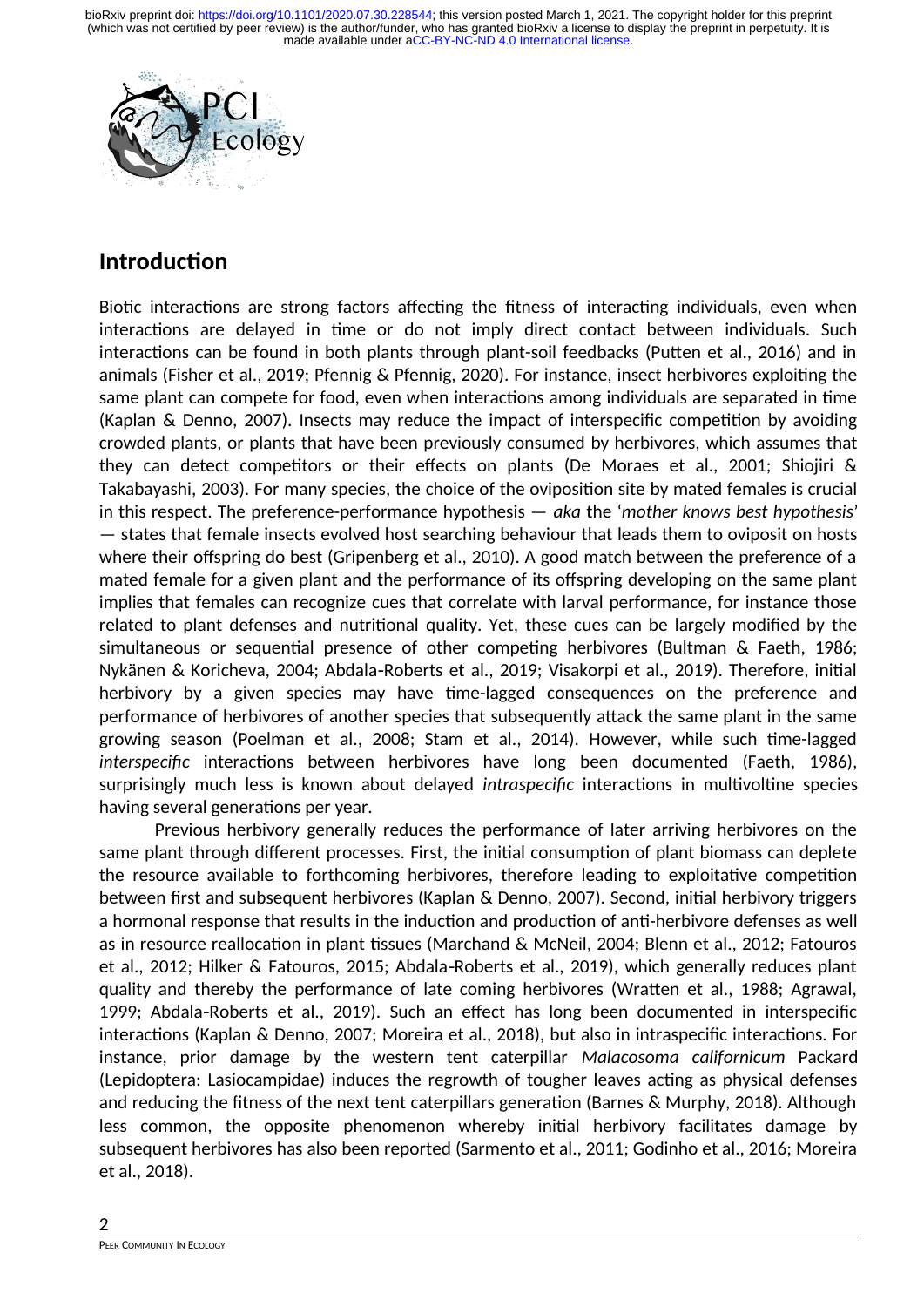

Previous herbivory can also affect the oviposition preference of herbivores that arrive later. Several studies have demonstrated that mated females can discriminate between host plants that have been previously attacked by insect herbivores (Wise & Weinberg, 2002; Stam et al., 2014; Moura et al., 2017; Barnes & Murphy, 2018; Moreira et al., 2018; Weeraddana & Evenden, 2019), thereby reducing competition between herbivores separated in time. Mated females can directly detect the present, past and possibly future presence of competitors themselves. For instance, Averill & Prokopy (1987) showed that female *Rhagoletis pomonella* Walsh (Diptera: Tephritidae) marks its oviposition site with an epideictic pheromone that deters conspecific females from laying eggs, thus reducing intraspecific competition at the larval stage. The frass of several Lepidoptera species was also found to act as an oviposition deterrent (Jones & Finch, 1987; Hashem et al., 2013; Molnár et al., 2017). Mated females may also detect herbivory-induced changes in the physical and chemical characteristics of attacked plants, and consequently avoid laying eggs on less suitable plants. However, several authors reported a mismatch between prior herbivory effects on female oviposition preference *vs* larval growth, consumption or survival of their offspring (Wise & Weinberg, 2002; Bergamini & Almeida-Neto, 2015; Martinez et al., 2017; Godinho et al., 2020). For instance, Weeraddana and Evenden (2019) found that herbivory by the diamondback moth, *Plutella xylostella* (L.) (Lepidoptera: Plutellidae) on canola plants (*Brassica napus* L.) had no effect on subsequent oviposition by the bertha armyworm, *Mamestra configurata* Walker (Lepidoptera: Noctuidae) whereas its larvae had reduced growth on previously damaged plants. Thus, in order to quantify the effect of prior herbivory on subsequent herbivore performance, we need to assess how it affects both female choice and progeny performance in attacked and non-attacked hosts.

In the present study, we investigated the consequences of box tree (*Buxus* spp.) defoliation by the first generation of the box tree moth (BTM) *Cydalima perspectalis* Walker (Lepidoptera: Crambidae) larvae on (*i*) the oviposition behaviour of the adults emerging from those larvae and (*ii*) on the larval performance in the next generation. Specifically, we hypothesized that plants that had previously been attacked by conspecific larvae would (i) receive fewer eggs (*i.e.* reduced preference) and (ii) host smaller larvae and chrysalis (*i.e.* reduced performance) of the next generation than previously undamaged plants. Our experimental design allowed us to separate the effects of previous herbivory on both preference and performance of conspecific herbivores attacking the same plant in sequence. By doing so, our study brings new insights into the understanding of crossgenerational intraspecific competition in insect herbivores and further challenges the '*mother knows best hypothesis*.'

## **Methods**

### **Natural history**

The BTM is a multivoltine moth species introduced to Europe in 2007 from Asia (Wan et al., 2014). In its native range, BTM larvae can feed on different host genera, whereas in Europe they feed exclusively on box trees (Wan et al., 2014). In the introduced area, BTM larvae overwinter in cocoons tied between two adjacent leaves, mainly in the third instar. Therefore, defoliation restarts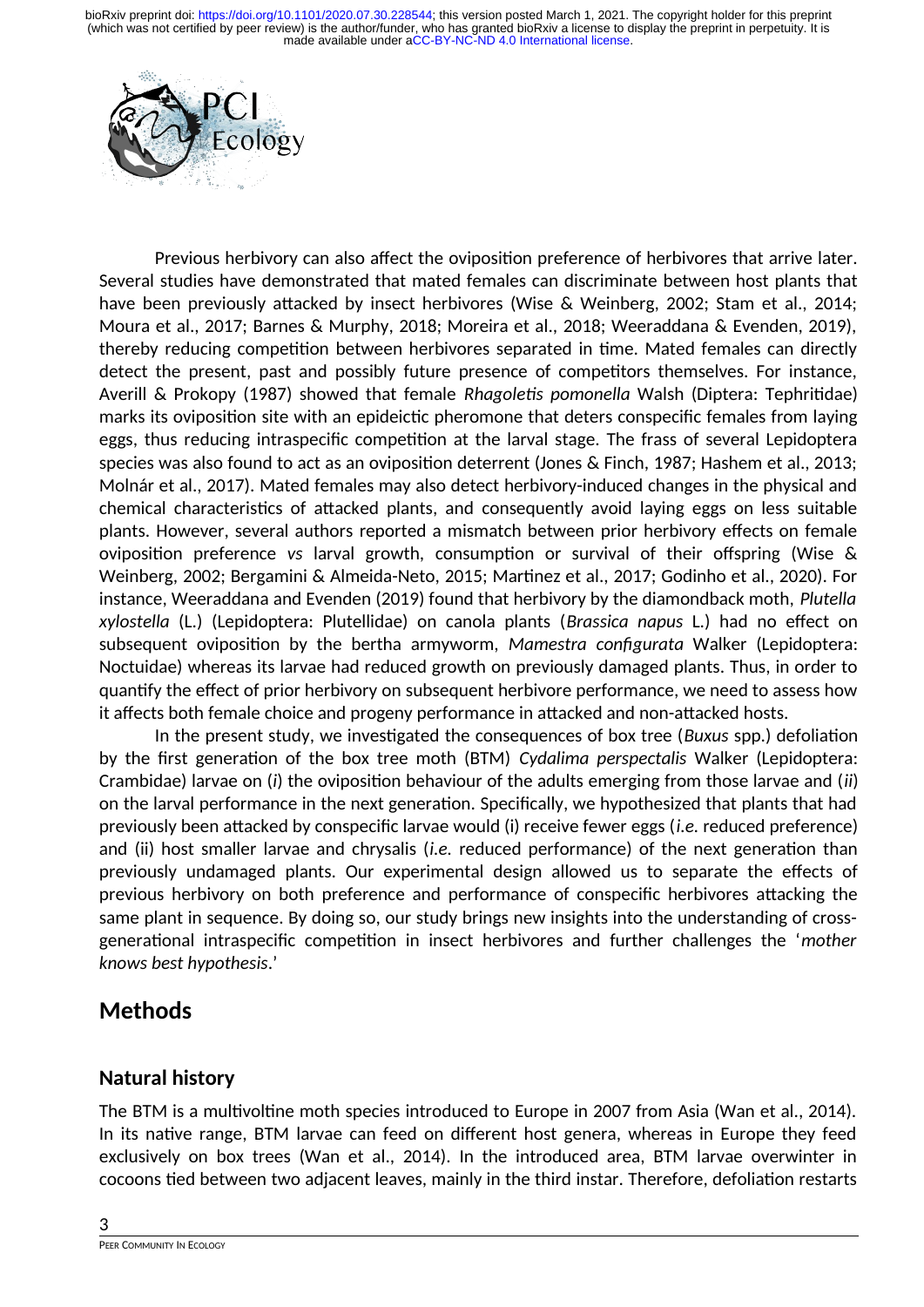

in early spring at the beginning of the growing season. In Europe, damage is aggravated by the fact that the BTM has 3-4 generations a year (Kenis et al., 2013; Matošević et al., 2017). When several pest generations successively defoliate the same box tree, there are no leaves left to eat and the caterpillars then feed on the bark, which can lead to the death of the host tree (Kenis et al., 2013; Wan et al., 2014; Alkan Akıncı & Kurdoğlu, 2019).

### **Biological material**

In spring 2019, we obtained box trees from a commercial nursery and kept them in a greenhouse at INRAE Bordeaux forest research station. Box trees were on average 25 cm high and 20 cm wide. We transferred them into 5 L pots with horticultural loam. For two months, we watered them every four days from the above (*i.e.* watering leaves too) to remove any potential pesticide remain.

We initiated BTM larvae rearing with caterpillars collected in the wild in early spring 2019, corresponding to those that had overwintered. No ethical approval for animal experimentation was needed. We reared larvae at room temperature in 4320 cm<sup>3</sup> plastic boxes, and fed them *ad libitum*, with branches collected on box trees around the laboratory. We used the next generation larvae to induce herbivory on box tree plants (experimental treatment, see below) and the subsequent adults for the oviposition experiment. At 25°C, the larval phase lasts for about 30 days and the BTM achieves one generation in 45 days. Adults live 12-15 days. A single female lays on average 800 eggs.

### **Experimental design**

On June 18th 2019, we haphazardly assigned box trees to *control* and *herbivory* experimental groups. The *herbivory* treatment consisted of *n* = 60 box trees that received five L3 larvae each. Larvae were allowed to feed freely for one week, after which we removed them all from plants. In order to confirm that the addition of BTM larvae caused herbivory, we visually estimated BTM herbivory as the percentage of leaves consumed by BTM larvae per branch, looking at every branch on every plant. We then averaged herbivory at the plant level. Herbivory data were missing in 8 plants. We removed these plants from the analysis testing the effect of prior herbivory as a continuous variable on BTM preference and performance. In the herbivory treatment, the percentage of leaves consumed by BTM larvae ranged from 2.2 to 17.2% and was on average 9.1%. The *control* group (*n* = 61) did not receive any BTM larva. On July 8th, we randomly distributed plants of the *herbivory* and *control* treatments on a 11 × 11 grid in a greenhouse (*i.e.* total of 121 plants). We left 40 cm between adjacent pots, which was enough to avoid any physical contact between neighbouring plants **(Figure 1, Figure 2)**.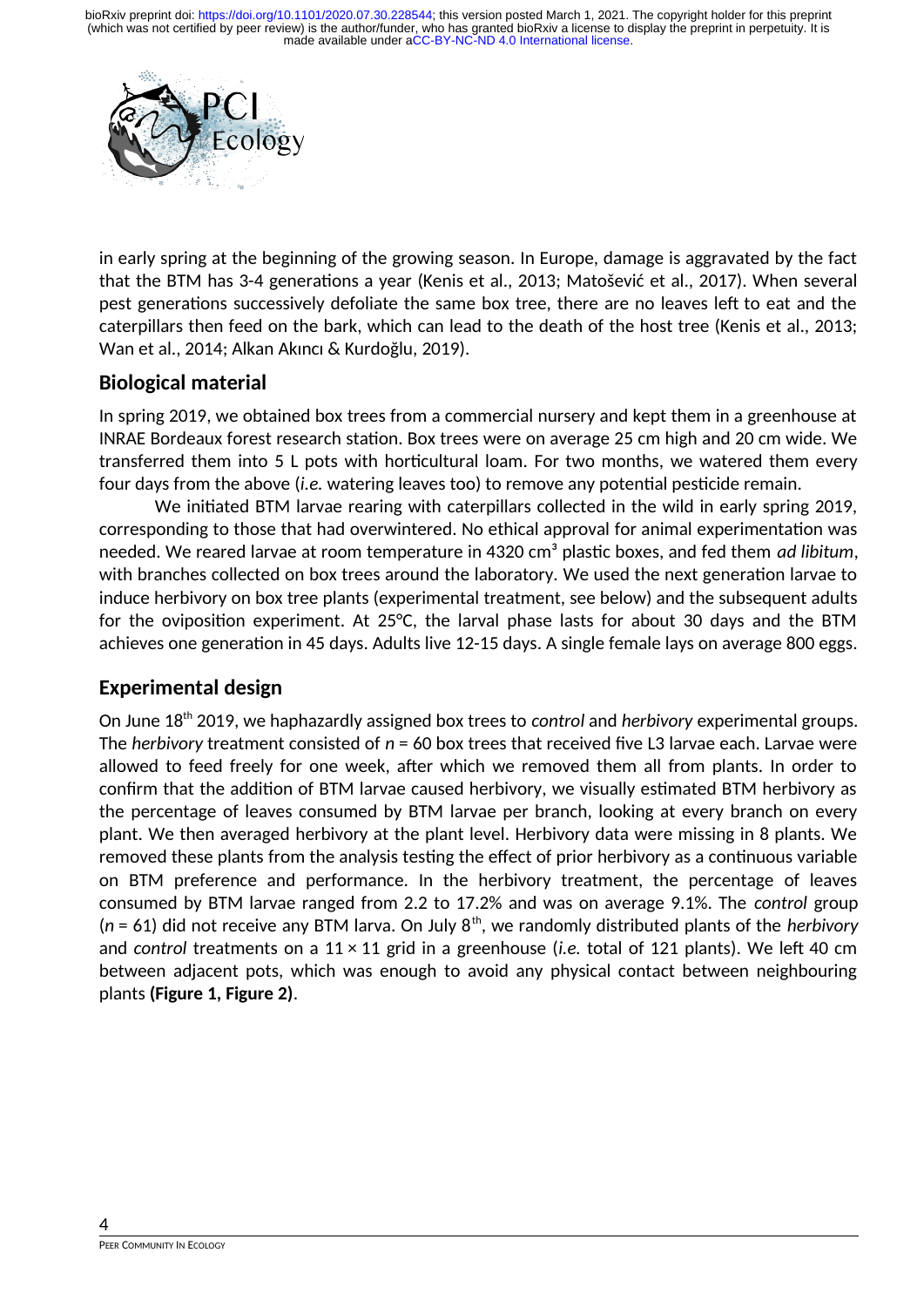



**Figure 1: The study design and model species.** The two top photos (A, B) illustrate the experimental design and in particular distance among potted plants. Photo C is a view of the greenhouse from the outside, with an adult box tree moth in the foreground, and potted plants in the background. Photo D shows an adult box tree moth on a box tree branch, shortly after it was released.





The same day, we released *ca* 100 BTM moths that had emerged from chrysalis less than two days before (*i.e.*, an uncontrolled mix of males and females). We released moths at the four corners of the experiment to reduce the risk of spatial aggregation. Moths were allowed to fly freely within the greenhouse. They could feed on small pieces of cotton imbibed with a sugar-water solution, disposed on the ground in the greenhouse.

It is important to note that at the time we released moths, there were no larvae feeding on experimental box trees anymore. In addition, at this time, plants in the herbivory treatment had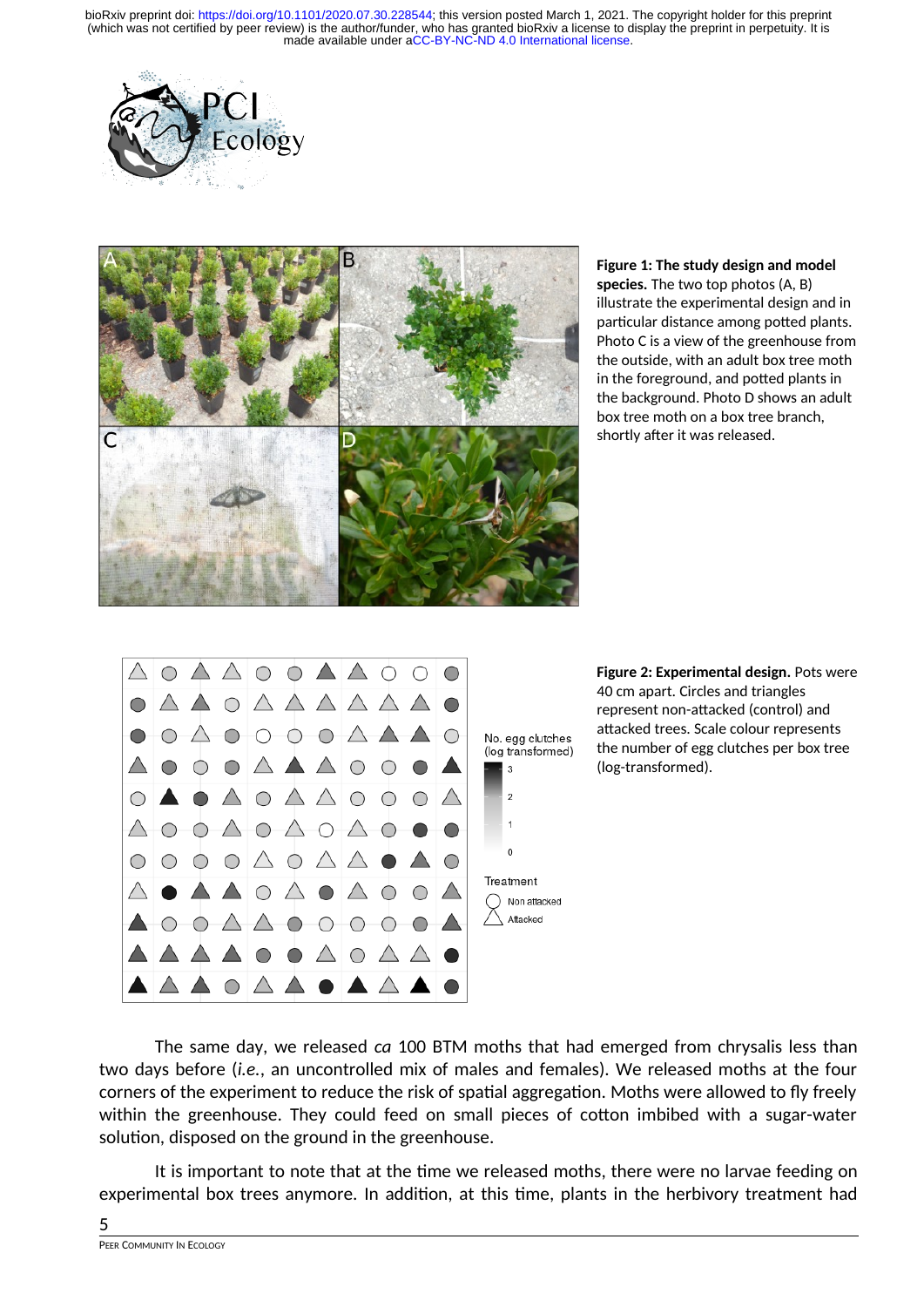

been cleared of caterpillars for three weeks (corresponding to the duration of the chrysalis stage) during which they were watered every two to three days from above. Although larval frass may have been present in pots submitted to the herbivory treatment, it should have been washed out from leaves. Finally, we carried out our experiment in an enclosed greenhouse in which the potential effect of natural enemies on BTM behaviour can be neglected. The consequences are that any effect of prior herbivory on subsequent oviposition behaviour and larval performance should have been independent of cues emitted by BTM larvae themselves or by their frass (Sato et al., 1999; Molnár et al., 2017) and therefore were only plant-mediated.

### **BTM host choice**

In order to test whether initial defoliation of focal plants influenced host choice for oviposition by BTM females, we counted egg clutches on every branch of every box tree on July  $17<sup>th</sup>$ . Once eggs were counted, we moved box trees to another greenhouse. To prevent larvae from moving from one potted plant to another, we installed box trees in plastic saucers filled with a few centimeters of water (renewed regularly).

#### **BTM growth rate**

Fifteen days later (July  $31<sup>st</sup>$ ), we haphazardly collected up to five L3 BTM larvae per box tree (only 6% of plants hosted less than five larvae). We kept them in Petri dishes without food for 24h to make larvae empty their gut and weighed them to the closest 10 µg. In some Petri dishes, we observed cases of cannibalism such that in some instances we could only weight two larvae (Schillé and Kadiri, *personal observation*). For each plant, we therefore calculated the average weight of a L3 larva, dividing the total mass by the number of larvae. Because we did not record the day every single egg hatched, we could not quantify the number of days caterpillars could feed and therefore simply analysed the average weight of a L3 larva.

Larvae were allowed to complete their development on the potted box trees. After every larvae pupated, we counted the number of chrysalis per box tree and weighted them to the closest 10 µg.

### **Analyses**

All analyses were run in R using libraries nlme and car (Fox et al., 2016; Team, 2018; Pinheiro et al., 2020).

We first looked for spatial patterns in female BTM oviposition. We ran a generalized least square model (GLS) testing the effect of potted tree location in the experimental design (through their *x* and *y* coordinates, **Figure 2)** on the number of clutches per plant (*log*-transformed) from which we explored the associated variogram using the functions *gls* and *Variogram* in the *nlme* library. There was evidence that oviposition was spatially structured, with strong spatial autocorrelation between 1 and 3m **(Figure S1)**.

We tested the effect of prior herbivory on female BTM oviposition (*log*-transformed number of egg clutches) while controlling for spatial non-independence using two independent sets of GLS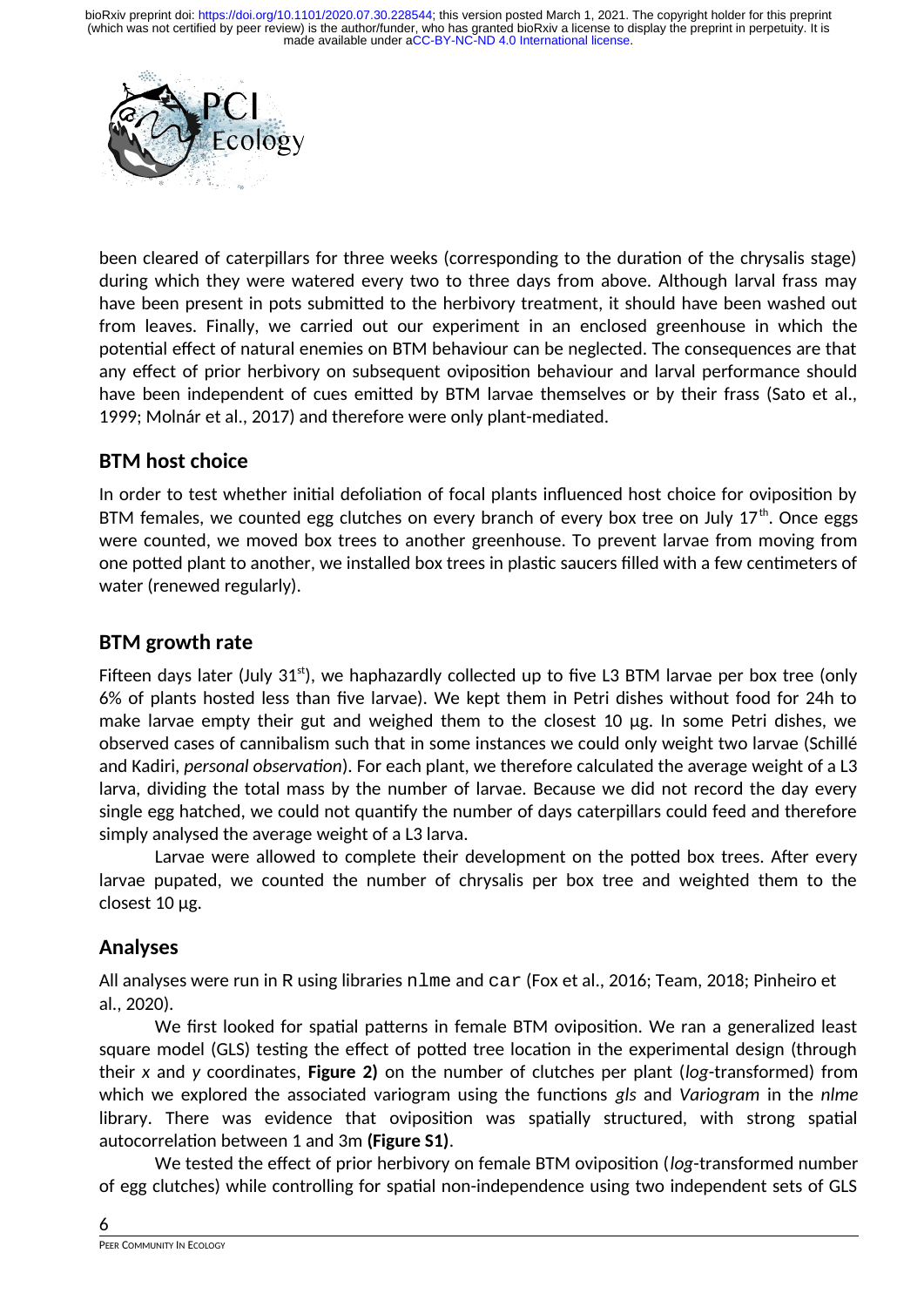

models. In the first one, we considered prior herbivory as a two-levels factor (attacked vs nonattacked) and used the full data set, whereas in the second one, we treated herbivory as a continuous variable, excluding data from the control treatment. In both cases, we had no particular hypothesis regarding the shape of the spatial correlation structure. We therefore ran separate models with different spatial correlation structures (namely, exponential, Gaussian, spherical, linear and rational quadratic), and compared them based on their AIC (Zuur, 2009). For each model, we computed the Δ*AICc* (*i.e.*, Δ*i*) as the difference between the AIC of each model *i* and that of the model with the lowest AIC (Burnham & Anderson, 2002). We report and interpret the results of the model with the lowest AIC (see *Results*).

We then tested the effect of prior herbivory on BTM performance using a two-steps approach. We first used two separate ordinary least square models, with the mean weight of L3 larvae (*log*transformed) or the mean weight of chrysalis (untransformed) as a response variable, the herbivory treatment (non-attacked *vs* attacked) as a two-levels factor and the number of egg clutches as a covariate. Then, we restricted the analyses to plants from the herbivory treatment to test the effect of the percentage of prior herbivory, number of egg clutches and their interaction on the mean weight of L3 larvae (*log*-transformed) and chrysalis, separately. We deleted non-significant interactions prior to the estimation of model coefficient parameters. Finally, we tested the correlation between mean BTM larval weight and mean BTM chrysalis weight at the plant level using Pearson's correlation.

### **Results**

We counted a total of 818 egg clutches and 593 larvae on 117 out of 121 plants (*i.e.* 96.7%). We counted eggs in 93.4% of plants in the control (non attacked) groups, and in 100% of plants in the herbivory treatment. At individual plant level, the number of egg clutches varied from 0 to 25 (mean ± SD: 6.76 ± 5.11, **Figure 3**).

When modelling the effect of prior herbivory on the number of egg clutches using the full data set, the best model (*i.e.*, model 5 with  $\Delta_i = 0$ , **Table 1**) was the model with a rational quadratic spatial correlation. It was competing with three other models with  $\Delta_i$  < 2 (**Table 1**). When the analysis excluded data from control plants, the best model was that with a Gaussian spatial correlation **(Table 1.1)**. It was competing with three other models, including that with a rational quadratic spatial correlation ( $\Delta_i$  = 0.2). For the sake of consistency, we therefore used this spatial correlation in further analyses, for it was common to the two analyses. The results were comparable with other spatial correlation structures.

Herbivory had no significant effect on the number of egg clutches per plant, regardless of whether it was treated as a categorical (model 5, full data set:  $F_{1,119}$  = 2.91, *P* = 0.09, **Figure 3A**) or continuous variable (model 5, herbivory treatment only:  $F_{1,53} = 0.8$ ,  $P = 0.374$ ).

The mean weight of BTM larvae varied from 6 to 54 mg (mean  $\pm$  SD: 20  $\pm$  9 mg). There was a significant, negative relationship between the number of egg clutches on a box tree and subsequent larval weight (**Table 2**, **Figure 3B**), suggesting intraspecific competition for food. BTM larval weight was lower on box trees that had been previously defoliated (**Table 2**, **Figure 3B**), regardless of the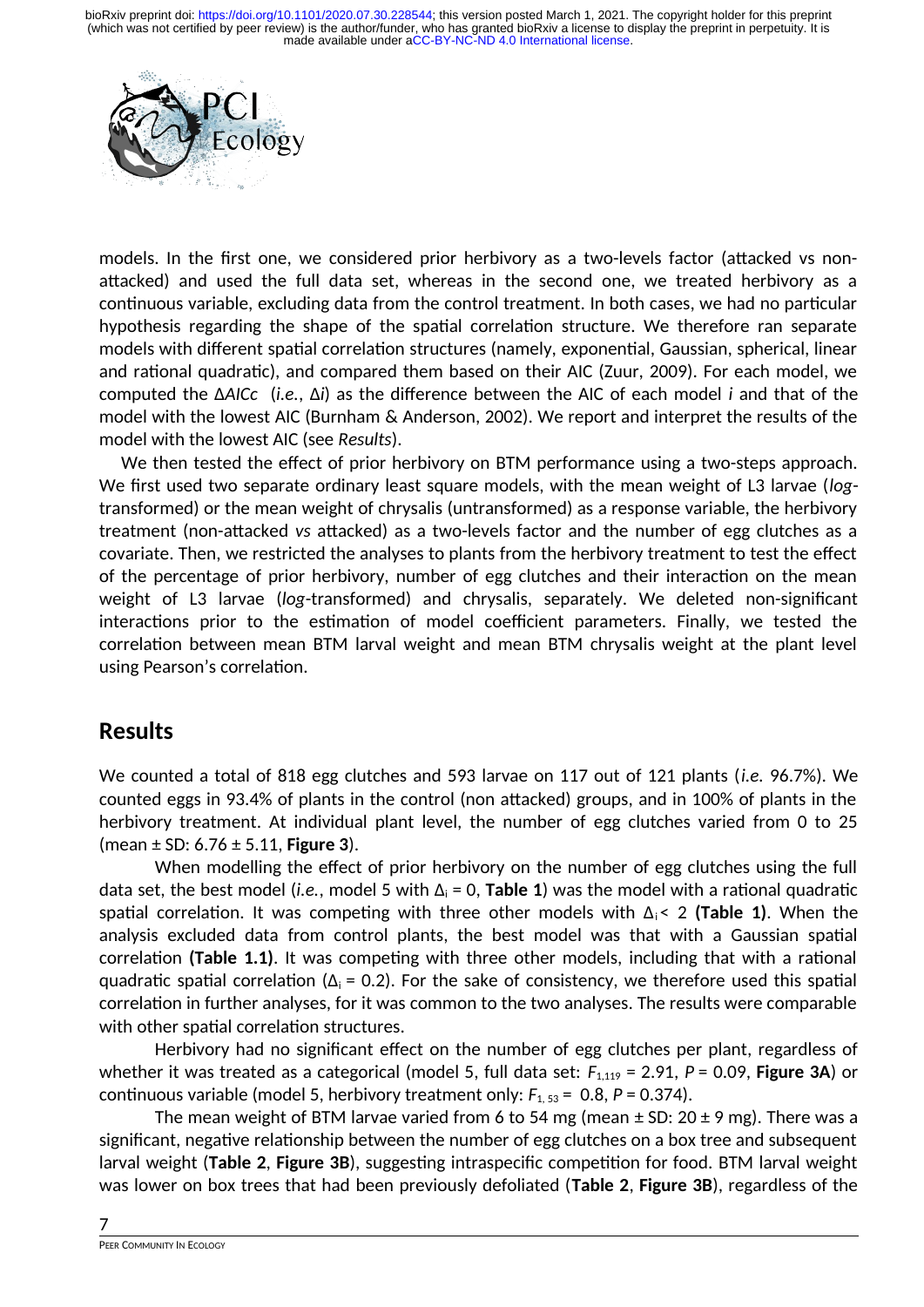

amount of herbivory (**Table 2**). Larval weight was not significantly affected by the interaction between the herbivory treatment and the number of egg clutches, indicating that intraspecific competition was independent of prior herbivory (**Table 2**). The results were the same regardless of whether herbivory was treated as a categorical or continuous variable (**Table 2**).

**Table 1: Summary of AIC of GLS models testing the effect of prior herbivory on the number of egg clutches with different spatial correlation structures, for the full dataset and the data set excluding plants from the control treatment.**

|                |                                             |            |                      | <b>Full model</b> Herbivory treatment |          |  |
|----------------|---------------------------------------------|------------|----------------------|---------------------------------------|----------|--|
| Model          | Correlation structure AICc AAICc AICc AAICc |            |                      |                                       |          |  |
|                | Model 1 Exponential                         |            | 249.8 0.40 99.9 0.50 |                                       |          |  |
|                | Model 2 Gaussian                            |            | 250.2 0.80 99.4 0.00 |                                       |          |  |
|                | Model 3 Spherical                           |            | 250.9 1.50 99.6 0.20 |                                       |          |  |
| Model 4 Linear |                                             | 255.1 5.70 |                      |                                       | 104 4.60 |  |
|                | Model 5 Rational quadratic 249.4 0.00       |            |                      | 99.8 0.40                             |          |  |



**Figure 3: Effects of prior herbivory and conspecific density on (A) the number of egg clutches, (B) L3 larva weight and (C) chrysalis weight.** In A, grey dots represent raw data. Black dots and vertical bars represent raw means (± SE). In B and C, dots represent raw data. Black and grey curves represent model predictions for control and herbivory treatments, respectively.

The mean weight of BTM chrysalis varied from 52 to 210 mg (mean ± SD: 145 ± 35 mg, *n* 104). There was a significant positive correlation between the mean weight of BTM larvae and the mean weight of chrysalis (Pearson's *r* = 0.34, *t*-value = 3.67, *P*-value = < 0.001). The effects of herbivory treatment and number of egg clutches on mean chrysalis weight were very comparable to those observed for BTM larvae: BTM chrysalis weight was lower on box trees that had been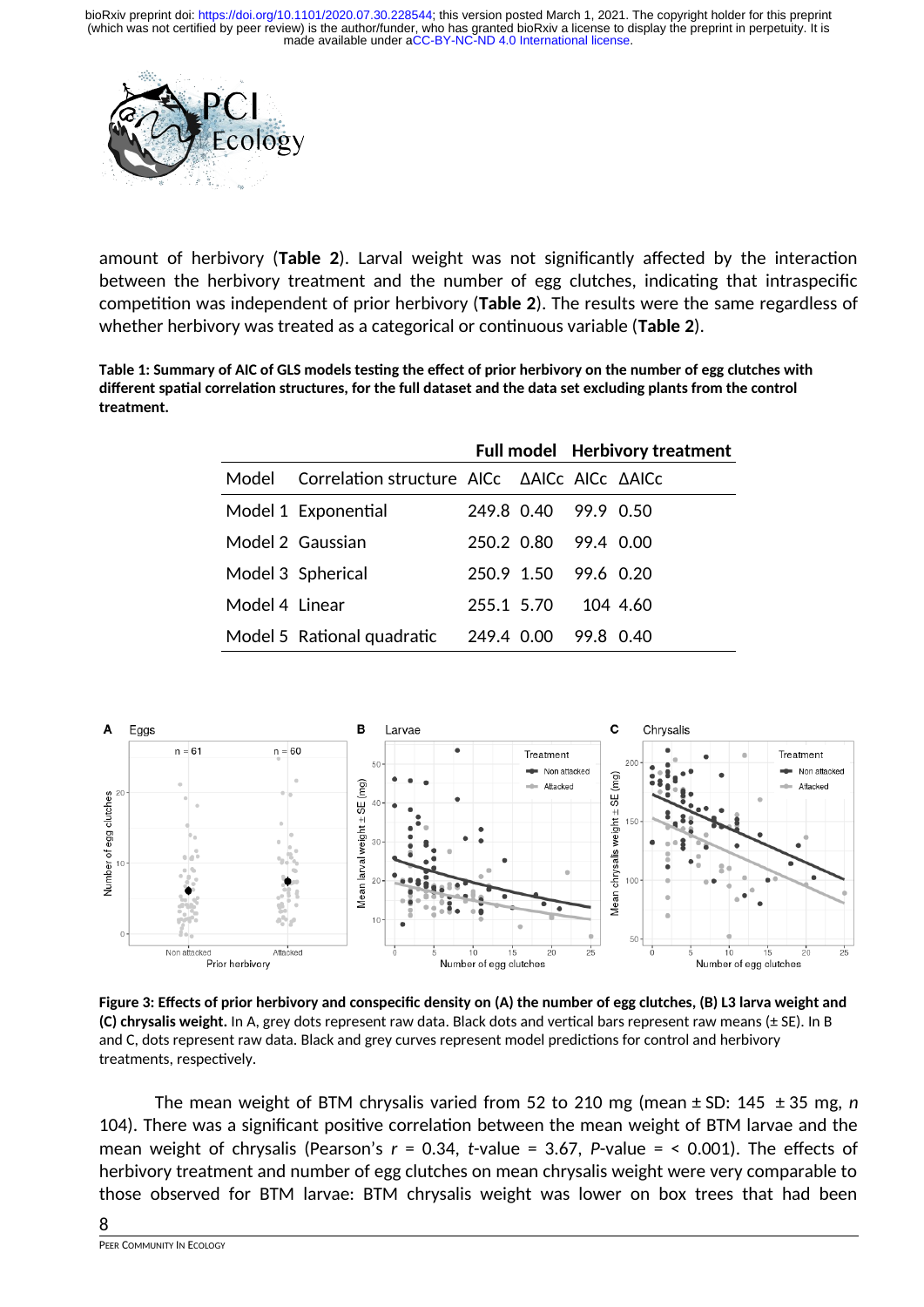

previously defoliated (**Table 2**, **Figure 3C**), and this effect strengthened with an increasing amount of herbivory. There was a significant, negative relationship between the number of egg clutches on a box tree and the subsequent chrysalis weight, which was not significantly affected by the interaction between the herbivory treatment and the number of egg clutches (**Table 2**, **Figure 3C**).

**Table 2: Summary of models testing the effect of prior herbivory (with the full data set or the data set restricted to the herbivory treatment) and initial egg clutch density on mean BTM larvae and chrysalis weight**

| Data set         | Response  | <b>Predictor</b>        | df     | <b>F-value</b> | P-value | $\mathbf{R}^2$ | Estimate $(\pm$ SE) |
|------------------|-----------|-------------------------|--------|----------------|---------|----------------|---------------------|
| Full             | Larvae    | Number of egg clutches  | 1, 117 | 26.31          | 0.001   | 0.27           | $-0.026(0.006)$     |
|                  |           | Herbivory               | 1, 117 | 20.3           | 0.001   |                | $-0.269(0.06)$      |
|                  |           | Eggs × Herbivory        | 1, 117 | 0.73           | 0.396   |                |                     |
|                  | Chrysalis | Number of egg clutches  | 1, 100 | 33.74          | 0.001   | 0.31           | $-0.003(0.001)$     |
|                  |           | Herbivory               | 1, 100 | 12.23          | 0.001   |                | $-0.02(0.006)$      |
|                  |           | Eggs × Herbivory        | 1, 100 | 3.14           | 0.079   |                |                     |
| Herbivory subset | Larvae    | Number of egg clutches  | 1, 43  | 9.36           | 0.004   | 0.17           | $-0.022(0.007)$     |
|                  |           | Herbivory               | 1,43   | 0.15           | 0.699   |                | $-0.004(0.011)$     |
|                  |           | Eggs $\times$ Herbivory | 1, 43  | 3.07           | 0.087   |                |                     |
|                  | Chrysalis | Number of egg clutches  | 1, 29  | 5.08           | 0.032   | 0.31           | $-0.002(0.001)$     |
|                  |           | Herbivory               | 1, 29  | 11.93          | 0.002   |                | $-0.005(0.001)$     |
|                  |           | Eggs $\times$ Herbivory | 1, 29  | 0.13           | 0.72    |                |                     |

### **Discussion**

Our findings reveal that early season herbivory reduces the performance of conspecific individuals that subsequently attack the same host plant later in the plant growing season. This time-lagged intraspecific competition results from a mismatch between female oviposition preference and the performance of its offspring.

*Prior herbivory had no effect BTM oviposition choice*. Two possible mechanisms can explain this observation: prior herbivory may have had no effect on box tree characteristics, or female BTM may have been indifferent to them at the time we conducted the experiment.

The first explanation seems unlikely as we found clear evidence that prior herbivory reduced the performance of BTM larvae later in the season. This is fully in line with the numerous studies that have established that insect herbivory induces changes in plant physical and chemical traits, which have profound consequences on herbivores or herbivory on the same host plant later in the season (Wise & Weinberg, 2002; Poelman et al., 2008; Stam et al., 2014; Abdala Roberts et al., 2019; but see Visakorpi et al., 2019). We cannot dismiss the second explanation that BTM females were indifferent to box tree cues related to earlier herbivory. This may be particularly true in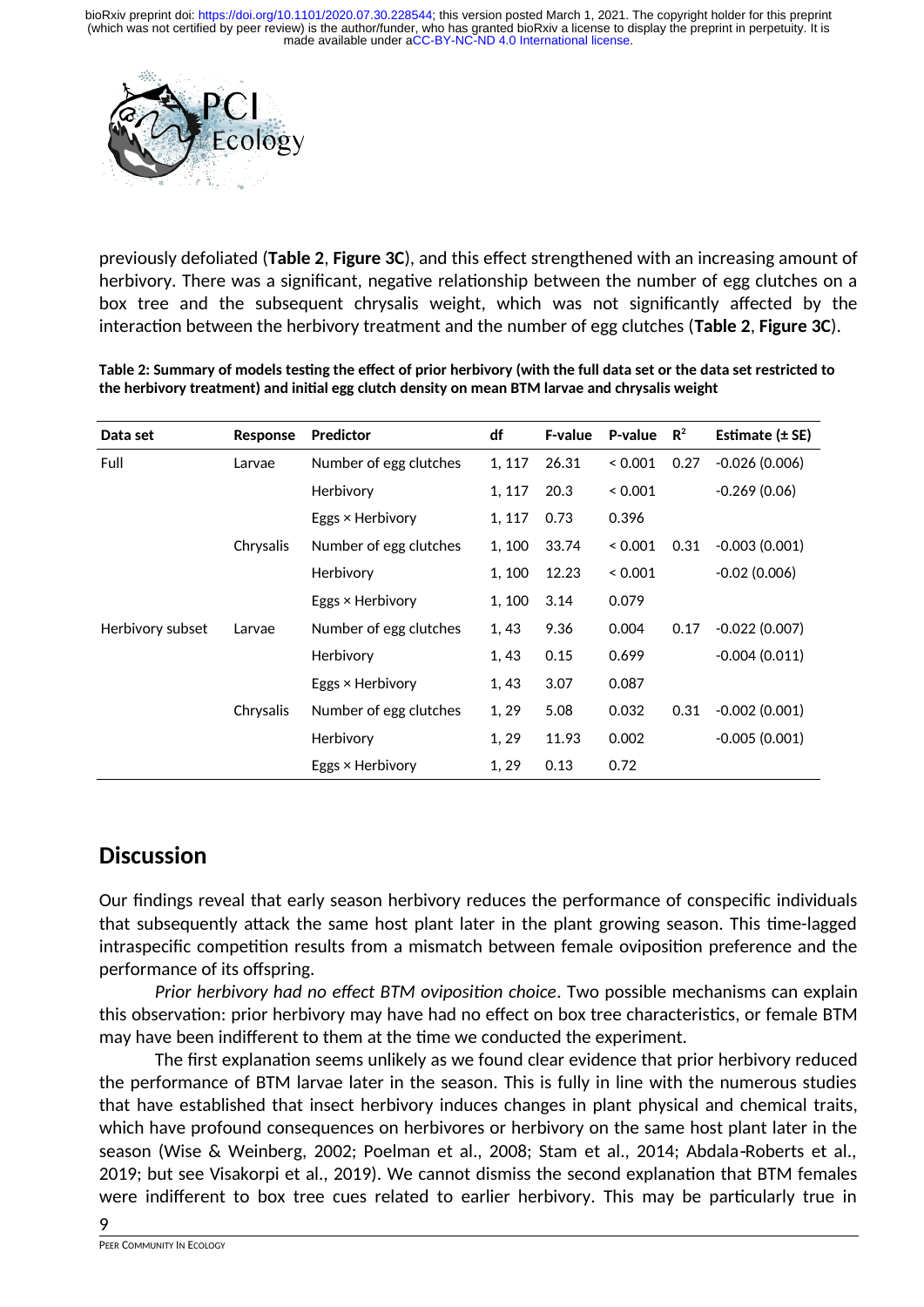

species whose females individually lay several hundred eggs, for which spreading eggs among several host plants may be an optimal strategy (Root & Kareiva, 1984; Hopper, 1999). Consistently, Leuthardt and Baur (2013) observed that BTM females evenly distributed egg clutches among leaves and branches, and that oviposition preference was not dictated by the size of the leaves. Assuming that this behavior is reproducible, the close distance between box-trees that we used in the present experiment (40 cm) could explain the lack of effect of initial defoliation on BTM oviposition behavior. In addition, Leuthard *et al.* (2013) showed that BTM larvae are able to store or metabolise highly toxic alkaloid present in box tree leaves. Even if prior herbivory induced the production of chemical defenses, it is possible that this did not exert any particular pressure upon females for choosing undefended leaves or plants on which to oviposit, as their offspring would have been able to cope with it. Last, BTM larvae proved to be unable to distinguish between box tree leaves infected or not by the box rust *Puccinia buxi*, while their growth is reduced in the presence of the pathogenic fungus (Baur et al., 2019). Altogether, these results suggest that BTM female moths are not influenced by the amount of intact leaves and probably not either by their chemical quality when choosing the host plant, perhaps because of their strong ability to develop on toxic plants. It remains however possible that BTM adults use other cues to select their hosts, such as the presence of conspecific eggs, larvae or chrysalis.

*Prior box tree defoliation by the spring generation of BTM larvae reduced the performance of the next generation*. Two alternative, non-mutually exclusive mechanisms can explain this phenomenon. First, the reduced performance of individuals of the second generation can have resulted from induced plant defenses. This explanation is in line with studies that have documented in several plant species reduced herbivore performance and changes in plant-associated herbivore communities linked to induced defenses after prior herbivory (Nykänen & Koricheva, 2004; Karban, 2011; Stam et al., 2014). In the case of multivoltine species, negative relationship between prior herbivory and subsequent larva growth rate could indicate intraspecific plant-mediated crossgeneration competition between cohorts of herbivores separated in time (Barnes & Murphy, 2018), which could influence herbivore population dynamics and distribution across host individuals. However, BTM is thought to have broad tolerance to variability in host traits, as suggested by previous observations that BTM larva growth rate did not differ significantly among box-tree varieties (Leuthardt et al., 2013). It is unknown whether herbivory induced changes in host traits are of the same order of magnitude as trait variability among varieties. Assuming variability among varieties is greater, this result goes against the view that reduced performance of larvae of the summer generation resulted from box tree response to prior herbivory. Secondly, reduced performance on previously defoliated plants may partly result from food shortage and increased exploitative competition among larvae of the same cohort. Although free living mandibulate herbivores were described to be less sensitive to competition (Denno et al., 1995), the effect of food shortage may have been exacerbated by the small size of box trees and exploitative competition (Kaygin & Taşdeler, 2019). This explanation is further supported by the fact chrysalis weight was more reduced in plants that were more defoliated by the spring generation of BTM larvae.

*The number of egg clutches laid by BTM female moths correlated negatively with subsequent growth of BTM larvae*. This suggests the existence of intraspecific competition for food within the same cohort. Such competition has already been reported, particularly in leaf-miners (Bultman &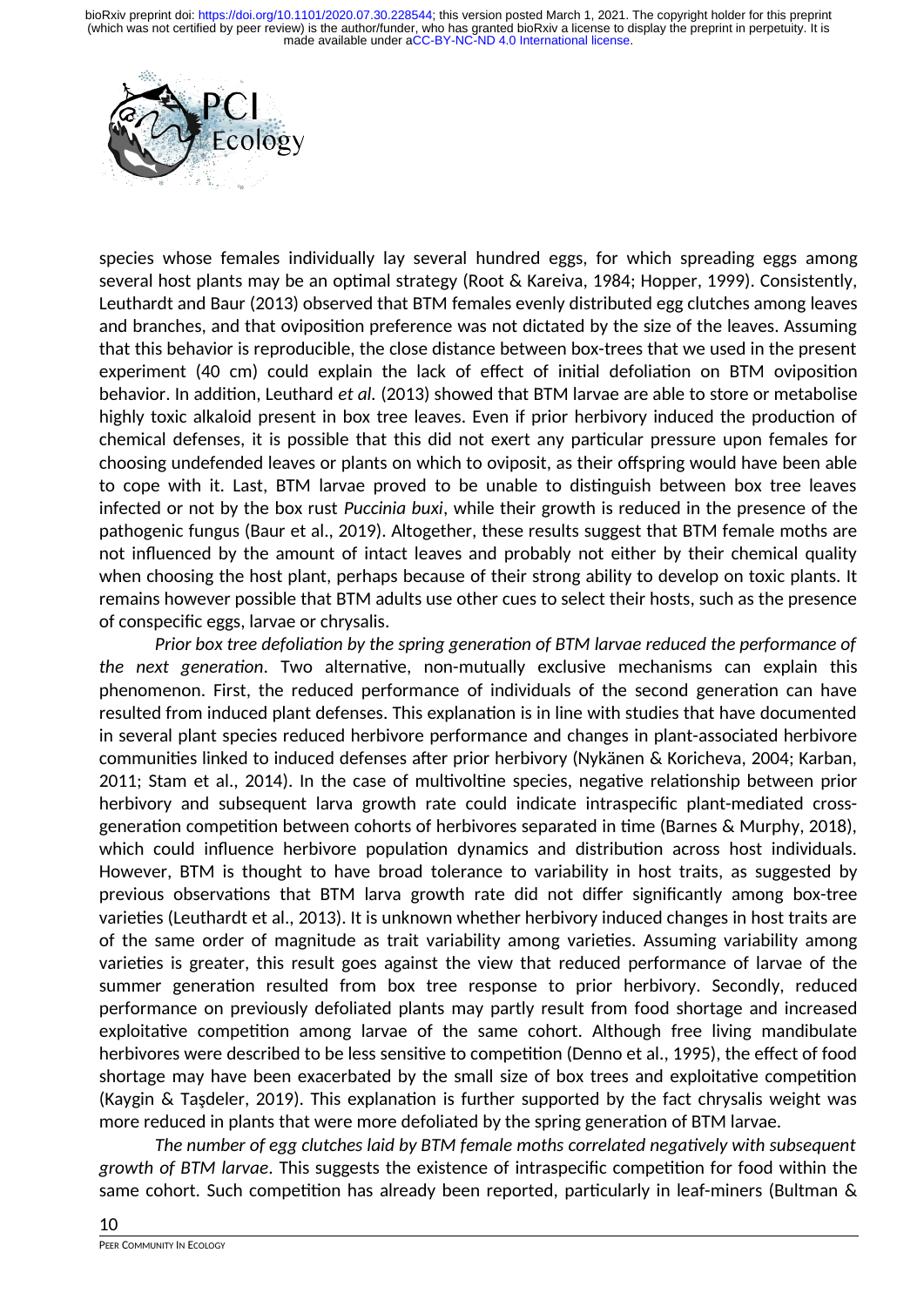

Faeth, 1986; Faeth, 1992), which are endophagous insect herbivores whose inability to move across leaves makes them particularly sensitive to the choice of oviposition sites by gravid female. In our study, we prevented larvae from moving from one plant to another and noticed that some box trees were completely defoliated by the end of the experiment. Although we did not record this information, it is very likely that larvae first ran out of food in plants on which several egg clutches were laid. We are however unable to determine whether the observed intraspecific competition in this cohort was determined by food shortage, or by herbivore-induced changes in resource quality, or both. In addition, we noticed that the number of chrysalis in 32 control plants (out of 61, *i.e.* 52%) was greater than the number of larvae, whereas this only happened in only one previously attacked plant (*i.e.* 2%). This suggests that in spite of our precautions some larvae could move from attacked to control plants (Table ??). Together with the fact that patterns of chrysalis weight were very similar to patterns of larval weight, these findings can be seen as another argument in favor of larvae escaping from intraspecific competition on previously attacked plants.

Our findings may have profound implications on our understanding of BTM population dynamics. In many Lepidoptera species, all eggs are present in the ovarioles as the adult molt and larva body mass is proportional to fecundity (i.e., 'capital breeders,' (Honěk, 1993; Awmack & Leather, 2002)). As a consequence, host plant quality during larval growth and development is a key determinant of individuals fitness (Awmack & Leather, 2002). Although the relationship between plant quality and herbivore fitness may vary among species (Awmack & Leather, 2002; Moreau et al., 2006; Colasurdo et al., 2009), we speculate that herbivory by the first BTM larva generation reduces the fitness of the second BTM generation, and that this effect may be further strengthened when high population density increases intra-specific cross-generational competition (Tammaru & Haukioja, 1996). These cross-generational effects may thus lead to an important role of density dependence population growth.

#### **Conclusion**

Insect herbivory induces changes in the amount and quality of plant resources, which are responsible for interspecific interactions among herbivores, even in herbivores that are separated in space or time (Poelman et al., 2008; Stam et al., 2014). Our experiment provides evidence that insect herbivory also influences the performance of conspecific herbivores through crossgenerational competition, which may ultimately control the overall amount of damage that multivoltine herbivore species can cause to plants. Cross-generational competition may increase development time of individuals of the next generation, thereby increasing their vulnerability to natural enemies [the *slow-growth-high-mortality hypothesis*; Coley et al. (2006); Benrey & Denno (1997); Uesugi (2015)]. If this is the case, on the one hand stronger top-down control can be exerted on herbivores feeding on previously attacked hosts, which could reduce the overall amount of damage to the host plant. On the other hand, if herbivores take longer to develop, they may cause more damage to plants, in particular to those with poor nutritional quality, due to compensatory feeding (Simpson & Simpson, 1990; Milanovic et al., 2014). Our results highlight the overlooked ecological importance of time-lagged intraspecific competition (Barnes & Murphy, 2018). In the face of global warming, which shortens the generation time of many insect herbivores and thus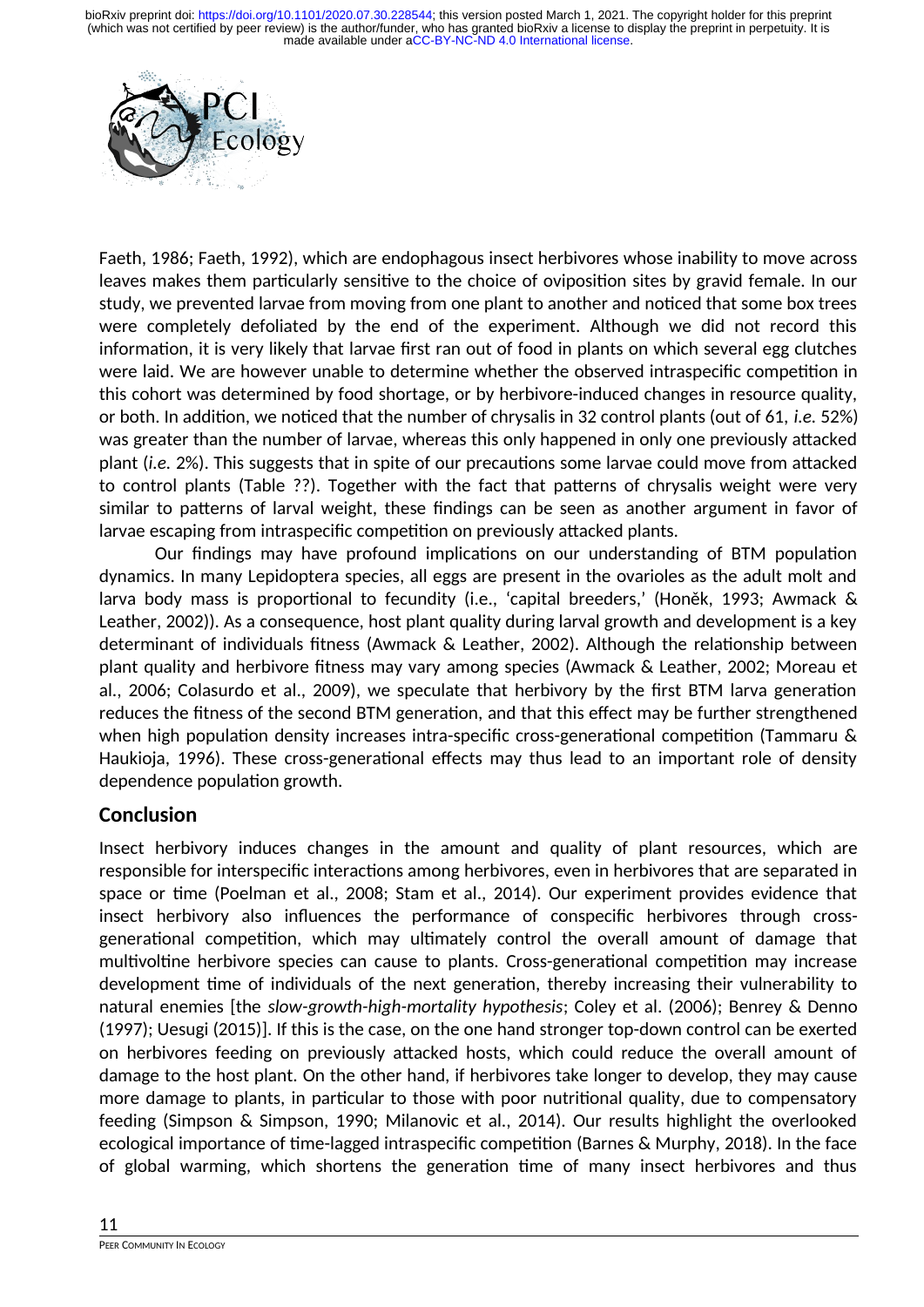

increases voltinism (Jactel et al., 2019), it is particularly necessary to elucidate the consequences of cross-generational interactions on the population dynamics of multivoltine herbivore species.

### **Data accessibility**

Raw data as well as codes of statistic analysis are available in supplementary material and on the Inrae dataverse: Castagneyrol, Bastien; van Halder, Inge; Kadiri, Yasmine; Schillé, Laura; Jactel, Hervé, 2020, "Raw data for the paper 'Host-mediated, cross-generational intraspecific competition in a herbivore species,' [https://doi.org/10.15454/KMUX39,](https://doi.org/10.15454/KMUX39) Portail Data INRAE, V3.0.

### **Supplementary material**

Script and codes are available online Inrae dataverse: Castagneyrol, Bastien; van Halder, Inge; Kadiri, Yasmine; Schillé, Laura; Jactel, Hervé, 2020, "Raw data for the paper 'Host-mediated, cross-generational intraspecific competition in a herbivore species,' [https://doi.org/10.15454/KMUX39,](https://doi.org/10.15454/KMUX39) Portail Data INRAE, V3.0.

## **Acknowledgements**

Version 5 of this preprint has been peer-reviewed and recommended by Peer Community In Ecology [\(https://doi.org/10.24072/pci.ecology.100072\)](https://doi.org/10.24072/pci.ecology.100072). We thank Alex Stemmelen, and Yannick Mellerin for their help in BTM rearing and data collection. This research was founded by the HOMED project, which received funding from the European Union's Horizon 2020 research and innovation program under grant agreement No. 771271. We thank Inês Fragata, Raul Costa-Pereira and Sara Magalhães for their helpful comments on earlier version of this manuscript.

## **Conflict of interest disclosure**

The authors of this preprint declare that they have no financial conflict of interest with the content of this article. Bastien Castagneyrol is one of the *PCI Ecology* recommenders.

## **References**

Abdala Roberts L, Reyes Hernández M, Quijano Medina T, Moreira X, Francisco M, Angulo DF, Parra Tabla V, Virgen A & Rojas JC (2019) Effects of amount and recurrence of leaf herbivory on the induction of direct and indirect defences in wild cotton. Plant Biology 21:1063–1071.

Agrawal AA (1999) Induced responses to herbivory in wild radish: Effects on several herbivores and plant fitness. Ecology 80:1713–1723.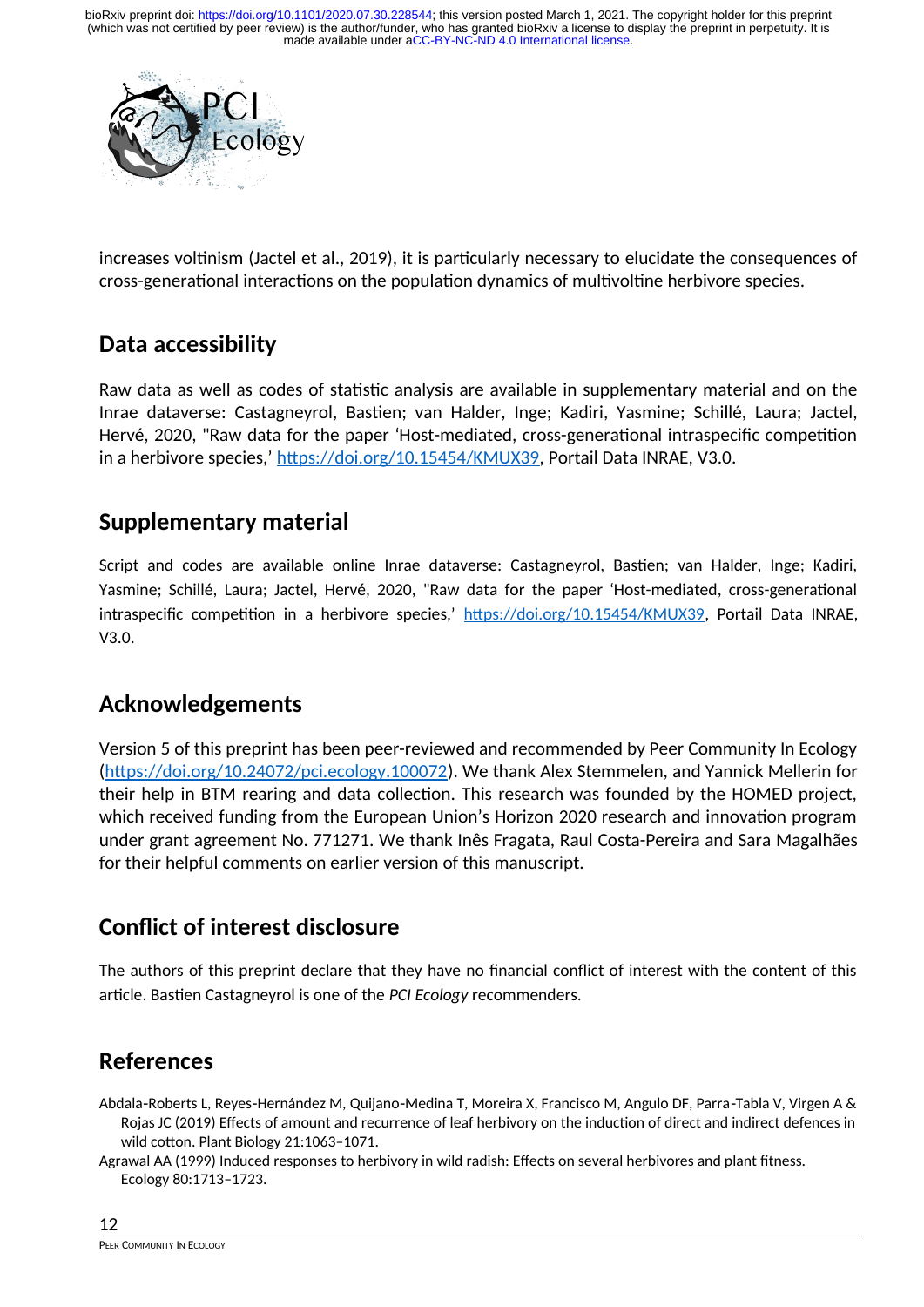

Alkan Akıncı H & Kurdoğlu O (2019) Damage Level of Cydalima perspectalis (Lepidoptera: Crambidae) on Naturally Growing and Ornamental Box Populations in Artvin, Turkey. Kastamonu Üniversitesi Orman Fakültesi Dergisi.

Averill AL & Prokopy RJ (1987) Intraspecific Competition in the Tephritid Fruit Fly Rhagoletis Pomonella. Ecology 68:878– 886.

Awmack CS & Leather SR (2002) Host Plant Quality and Fecundity in Herbivorous Insects. Annual Review of Entomology 47:817–844.

Barnes EE & Murphy SM (2018) Time-lagged intraspecific competition in temporally separated cohorts of a generalist insect. Oecologia 186:711–718.

Baur B, Jung J & Rusterholz H-P (2019) Defoliation of wild native box trees (Buxus sempervirens): Does box rust (Puccinia buxi) infection influence herbivory, survival and growth of the invasive Cydalima perspectalis? Journal of Applied Entomology 143:766–775.

Benrey B & Denno RF (1997) The slow-growth–high-mortality hypothesis: A test using the cabbage butterfly. Ecology 78:987–999.

Bergamini LL & Almeida-Neto M (2015) Female Preference and Offspring Performance in the Seed Beetle Gibbobruchus bergamini Manfio & Ribeiro-Costa (Coleoptera: Chrysomelidae): A Multi-Scale Comparison. Neotropical Entomology 44:328–337.

Blenn B, Bandoly M, Küffner A, Otte T, Geiselhardt S, Fatouros NE & Hilker M (2012) Insect Egg Deposition Induces Indirect Defense and Epicuticular Wax Changes in Arabidopsis thaliana. Journal of Chemical Ecology 38:882–892.

Bultman TL & Faeth SH (1986) Experimental Evidence for Intraspecific Competition in a Lepidopteran Leaf Miner. Ecology 67:442–448.

Burnham KP & Anderson DR (2002) Model selection and multimodel inference a practical information-theoretic approach. Springer, New York.

Colasurdo N, Gélinas Y & Despland E (2009) Larval nutrition affects life history traits in a capital breeding moth. Journal of Experimental Biology 212:1794–1800.

Coley PD, Bateman ML & Kursar TA (2006) The effects of plant quality on caterpillar growth and defense against natural enemies. Oikos 115:219–228.

De Moraes CM, Mescher MC & Tumlinson JH (2001) Caterpillar-induced nocturnal plant volatiles repel conspecific females. Nature 410:577–580.

Denno RF, McClure MS & Ott JR (1995) Interspecific Interactions in Phytophagous Insects: Competition Reexamined and Resurrected. Annual Review of Entomology 40:297–331.

Faeth SH (1986) Indirect Interactions Between Temporally Separated Herbivores Mediated by the Host Plant. Ecology 67:479–494.

Faeth SH (1992) Interspecific and Intraspecific Interactions Via Plant Responses to Folivory: An Experimental Field Test. Ecology 73:1802–1813.

Fatouros NE, Lucas-Barbosa D, Weldegergis BT, Pashalidou FG, Loon JJA van, Dicke M, Harvey JA, Gols R & Huigens ME (2012) Plant Volatiles Induced by Herbivore Egg Deposition Affect Insects of Different Trophic Levels. PLOS ONE 7:e43607.

Fisher DN, Haines JA, Boutin S, Dantzer B, Lane JE, Coltman DW & McAdam AG (2019) Indirect effects on fitness between individuals that have never met via an extended phenotype. Ecology Letters 22:697–706.

Fox J, Weisberg S, Adler D, Bates D, Baud-Bovy G, Ellison S, Firth D, Friendly M, Gorjanc G, Graves S, Heiberger R, Laboissiere R, Monette G, Murdoch D, Nilsson H, Ogle D, Ripley B, Venables W, Winsemius D, Zeileis A & R-Core (2016) Car: Companion to Applied Regression.

Godinho DP, Janssen A, Dias T, Cruz C & Magalhães S (2016) Down-regulation of plant defence in a resident spider mite species and its effect upon con- and heterospecifics. Oecologia 180:161–167.

Godinho DP, Janssen A, Li D, Cruz C & Magalhães S (2020) The distribution of herbivores between leaves matches their performance only in the absence of competitors. Ecology and Evolution 10:8405–8415.

Gripenberg S, Mayhew PJ, Parnell M & Roslin T (2010) A meta-analysis of preference–performance relationships in phytophagous insects. Ecology Letters 13:383–393.

Hashem MY, Ahmed AAI, Mohamed SM, Sewify GH & Khalil SH (2013) Oviposition deterrent effect of Spodoptera littoralis (Boisd.) Larval frass to adult females of two major noctuid insect pests. Archives of Phytopathology and Plant Protection 46:911–916.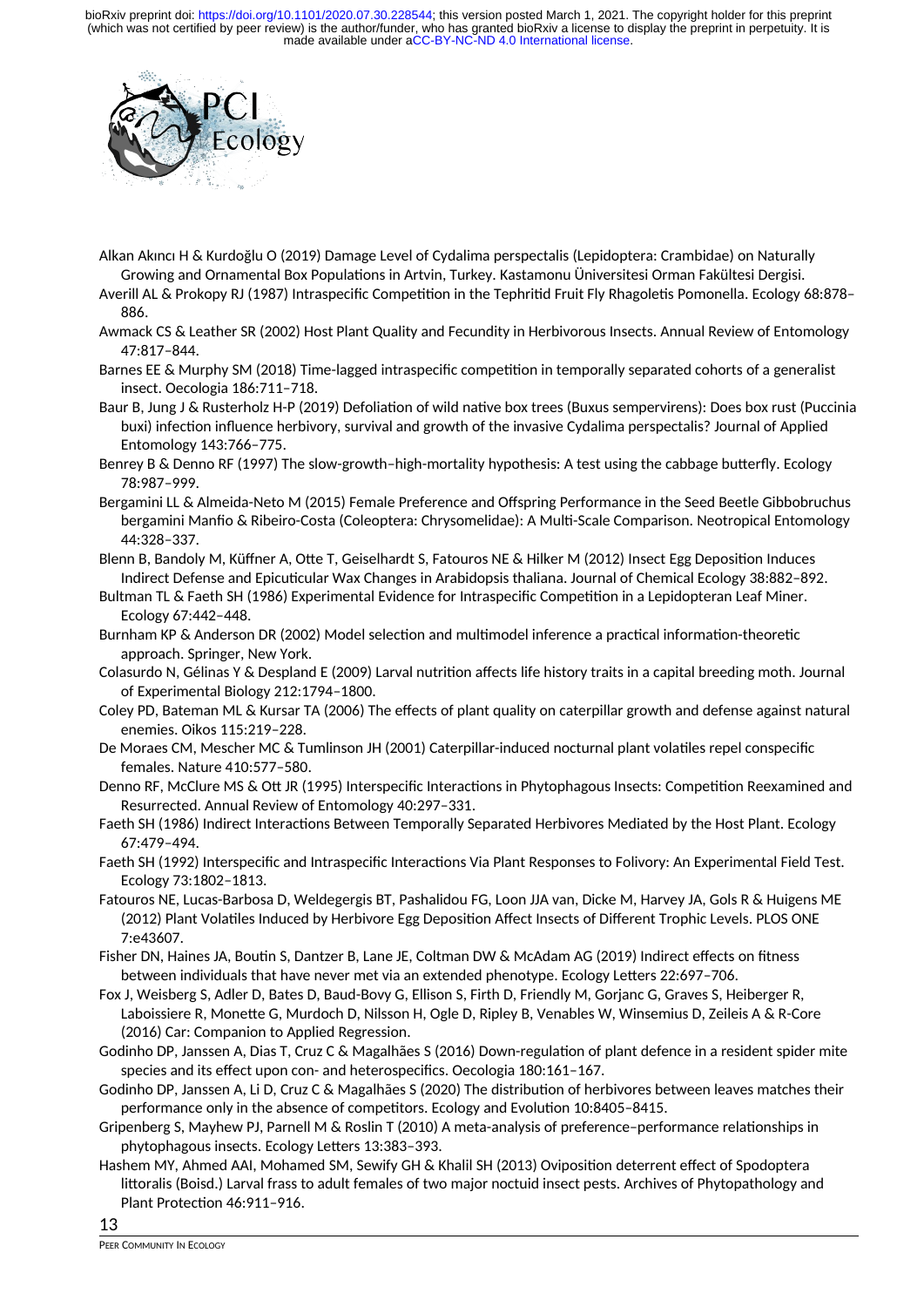

Hilker M & Fatouros NE (2015) Plant Responses to Insect Egg Deposition. Annual Review of Entomology 60:493–515. Honěk A (1993) Intraspecific Variation in Body Size and Fecundity in Insects: A General Relationship. Oikos 66:483–492. Hopper KR (1999) Risk-spreading and bet-hedging in insect population biology. Annual Review of Entomology 44:535– 560.

Jactel H, Koricheva J & Castagneyrol B (2019) Responses of forest insect pests to climate change: Not so simple. Current Opinion in inscet science 35:103–108.

Jones TH & Finch S (1987) The effect of a chemical deterrent, released from the frass of caterpillars of the garden pebble moth, on cabbage root fly oviposition. Entomologia Experimentalis et Applicata 45:283–288.

Kaplan I & Denno RF (2007) Interspecific interactions in phytophagous insects revisited: A quantitative assessment of competition theory. Ecology Letters 10:977–994.

Karban R (2011) The ecology and evolution of induced resistance against herbivores. Functional Ecology 25:339–347.

Kaygin AT & Taşdeler C (2019) Cydalima perspectalis (Walker) (Lepidoptera: Crambidae, Spilomelinae)'in Türkiye'de Coğrafi Yayılışı, Yaşam Döngüsü Ve Zararı. Bartın Orman Fakültesi Dergisi 21:833–847.

Kenis M, Nacambo S, Leuthardt FLG, Domenico F di & Haye T (2013) The box tree moth, Cydalima perspectalis, in Europe: Horticultural pest or environmental disaster? Aliens: The Invasive Species Bulletin:38–41.

- Leuthardt FLG & Baur B (2013) Oviposition preference and larval development of the invasive moth Cydalima perspectalis on five European box-tree varieties. Journal of Applied Entomology 137:437–444.
- Leuthardt FLG, Glauser G & Baur B (2013) Composition of alkaloids in different box tree varieties and their uptake by the box tree moth Cydalima perspectalis. Chemoecology 23:203–212.
- Marchand D & McNeil JN (2004) Avoidance of intraspecific competition via host modification in a grazing, fruit-eating insect. Animal Behaviour 67:397–402.
- Martinez G, Finozzi MV, Cantero G, Soler R, Dicke M & Gonzalez A (2017) Oviposition preference but not adult feeding preference matches with offspring performance in the bronze bug Thaumastocoris peregrinus. Entomologia Experimentalis Et Applicata 163:101–111.
- Matošević D, Matošević D, Croatian Forest Research Institute, Cvjetno naselje 41, HR-10450 Jastrebarsko, Croatia, Bras A, INRA, UR633 Unité de Recherche de Zoologie Forestière, 2163 Avenue de la Pomme de Pin, CS 40001 ARDON45075 ORLEANS Cedex 2, France, Lacković N, Croatian Forest Research Institute, Cvjetno naselje 41, HR-10450 Jastrebarsko, Croatia, Pernek M & Croatian Forest Research Institute, Cvjetno naselje 41, HR-10450 Jastrebarsko, Croatia (2017) Spatial Distribution, Genetic Diversity and Food Choice of Box Tree Moth (Cydalima perspectalis) in Croatia. South-east European forestry 8.
- Milanovic S, Lazarevic J, Popovic Z, Miletic Z, Kostic M, Radulovic Z, Karadzic D & Vuleta A (2014) Preference and performance of the larvae of Lymantria dispar (Lepidoptera: Lymantriidae) on three species of European oaks. European Journal of Entomology 111:371–378.
- Molnár BP, Tóth Z & Kárpáti Z (2017) Synthetic blend of larval frass volatiles repel oviposition in the invasive box tree moth, Cydalima perspectalis. Journal of Pest Science 90:873–885.

Moreau J, Benrey B & Thiery D (2006) Assessing larval food quality for phytophagous insects: Are the facts as simple as they appear? Functional Ecology 20:592–600.

Moreira X, Abdala-Roberts L & Castagneyrol B (2018) Interactions between plant defence signalling pathways: Evidence from bioassays with insect herbivores and plant pathogens (M Rees, Ed. by ). Journal of Ecology 106:2353–2364.

- Moura RR, Ribeiro PVA, Pereira BG, Quero A, Carvalho RL & Oliveira DC (2017) Food, shelter or competitors? Overlapping of life stages and host plant selection in a Neotropical stink bug species. Journal of Plant Interactions 12:560–566.
- Nykänen H & Koricheva J (2004) Damage-induced changes in woody plants and their effects on insect herbivore performance: A meta-analysis. Oikos 104:247–268.
- Pfennig KS & Pfennig DW (2020) Dead Spadefoot Tadpoles Adaptively Modify Development in Future Generations: A Novel Form of Nongenetic Inheritance? Copeia 108:116.

Pinheiro J, Bates D, DebRoy S, Sarkar D & Team RC (2020) Nlme: Linear and Nonlinear Mixed Effects Models.

Poelman EH, Broekgaarden C, Loon JJaV & Dicke M (2008) Early season herbivore differentially affects plant defence responses to subsequently colonizing herbivores and their abundance in the field. Molecular Ecology 17:3352–3365.

Putten WH van der, Bradford MA, Brinkman EP, Voorde TFJ van de & Veen GF (2016) Where, when and how plant–soil feedback matters in a changing world. Functional Ecology 30:1109–1121.